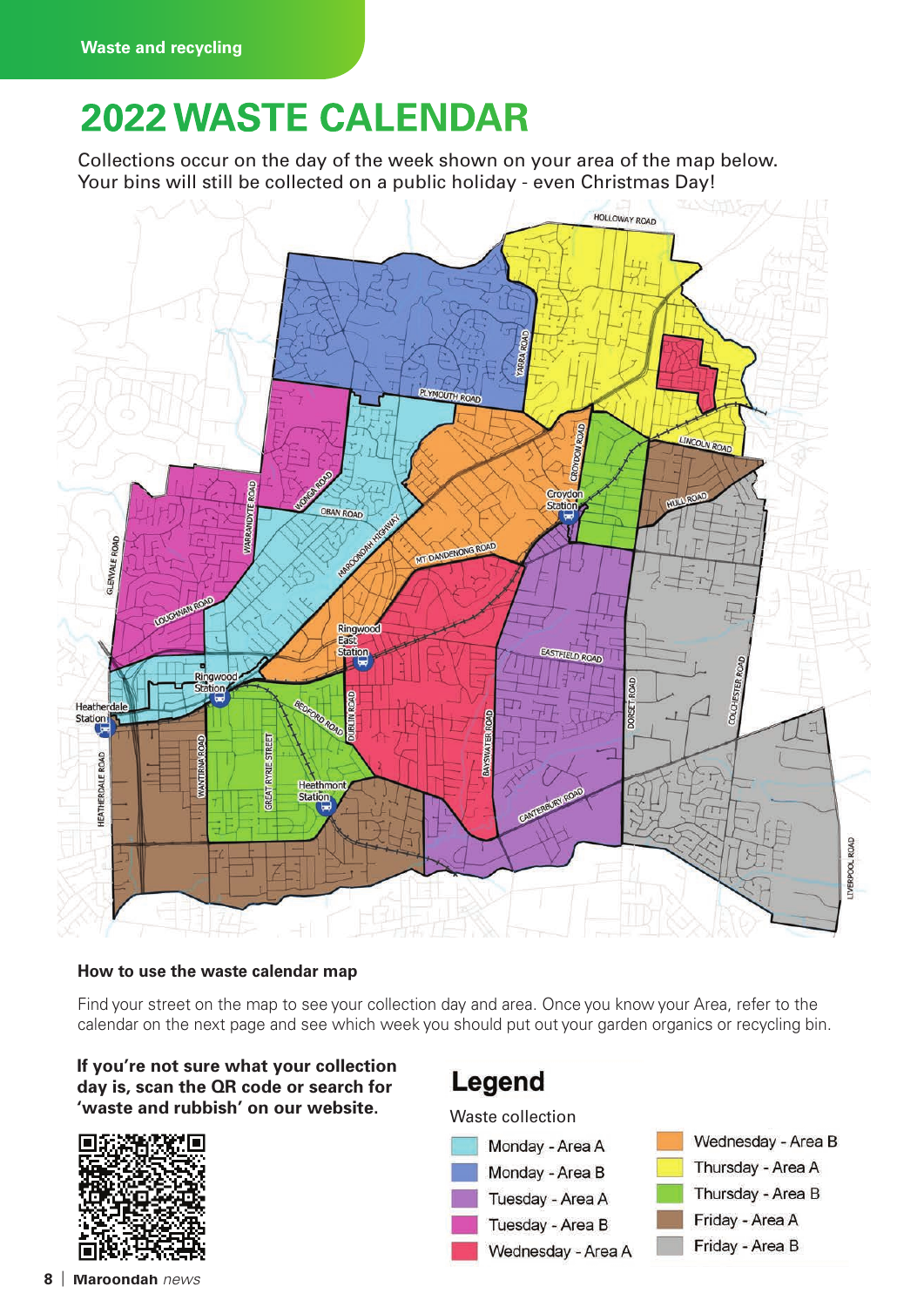### **2022 WASTE COLLECTION SCHEDULE**

**Garden Organics <b>Recycling Beexet Algebra Calendar on your fridge for a quick reference guide on which bin night it is.** 

| <b>Area A</b>         |    |    |                     |    |    |    |                      |                     |    |              |    |    |    |    |                      |    |                  |    |           |                |    |                      |                   |    |    |                |    |  |  |
|-----------------------|----|----|---------------------|----|----|----|----------------------|---------------------|----|--------------|----|----|----|----|----------------------|----|------------------|----|-----------|----------------|----|----------------------|-------------------|----|----|----------------|----|--|--|
|                       |    |    | <b>JANUARY 2022</b> |    |    |    | <b>FEBRUARY 2022</b> |                     |    |              |    |    |    |    | <b>MARCH 2022</b>    |    |                  |    |           |                |    |                      | <b>APRIL 2022</b> |    |    |                |    |  |  |
| S                     | M  |    | w                   |    |    | S  | S                    | M                   |    | w            |    |    | S  | S  | м                    |    | w                |    | F         | S              | S  | M                    |                   | W  |    |                | S  |  |  |
| 30                    | 31 |    |                     |    |    |    |                      |                     |    | $\mathbf{2}$ | 3  | 4  | 5  |    |                      |    | $\mathbf{2}$     | 3  | 4         | 5              |    |                      |                   |    |    |                | 2  |  |  |
| 2                     | 3  | 4  | 5                   | 6  |    | 8  | 6                    |                     |    | 9            | 10 | 11 | 12 | 6  |                      | 8  | 9                | 10 | 11        | 12             | 3  |                      | 5                 | 6  |    | 8              | 9  |  |  |
| 9                     | 10 | 11 | 12                  | 13 | 14 | 15 | 13                   | 14                  | 15 | 16           | 17 | 18 | 19 | 13 | 14                   | 15 | 16               | 17 | <b>18</b> | 19             | 10 | 11                   | 12                | 13 | 14 | 15             | 16 |  |  |
| 16                    | 17 | 18 | 19                  | 20 | 21 | 22 | 20                   | 21                  | 22 | 23           | 24 | 25 | 26 | 20 | 21                   | 22 | 23               | 24 | 25        | 26             | 17 | 18                   | 19                | 20 | 21 | 22             | 23 |  |  |
| 23                    | 24 | 25 | 26                  | 27 | 28 | 29 | 27                   | 28                  |    |              |    |    |    | 27 | 28                   | 29 | 30               | 31 |           |                | 24 | 25                   | 26                | 27 | 28 | 29             | 30 |  |  |
| <b>MAY 2022</b>       |    |    |                     |    |    |    |                      | <b>JUNE 2022</b>    |    |              |    |    |    |    | <b>JULY 2022</b>     |    |                  |    |           |                |    | <b>AUGUST 2022</b>   |                   |    |    |                |    |  |  |
| S                     | M  |    | W                   |    | F  | S  | S                    | M                   |    | w            |    | F  | S  | S  | M                    |    | W                |    | F         | S              | S  | M                    |                   | W  |    | F              | S  |  |  |
|                       |    | 3  | 4                   | 5  | 6  |    |                      |                     |    |              |    | 3  | 4  | 31 |                      |    |                  |    |           | $\overline{2}$ |    |                      | $\mathbf 2$       | 3  | 4  | 5              | 6  |  |  |
| 8                     | 9  | 10 | 11                  | 12 | 13 | 14 | 5                    | 6                   |    | 8            | 9  | 10 | 11 | 3  | 4                    | 5  | 6                |    | 8         | 9              |    | 8                    | 9                 | 10 | 11 | 12             | 13 |  |  |
| 15                    | 16 | 17 | 18                  | 19 | 20 | 21 | 12                   | 13                  | 14 | 15           | 16 | 17 | 18 | 10 | 11                   | 12 | 13               | 14 | 15        | 16             | 14 | 15                   | 16                | 17 | 18 | 19             | 20 |  |  |
| 22                    | 23 | 24 | 25                  | 26 | 27 | 28 | 19                   | 20                  | 21 | 22           | 23 | 24 | 25 | 17 | 18                   | 19 | 20               | 21 | 22        | 23             | 21 | 22                   | 23                | 24 | 25 | 26             | 27 |  |  |
| 29                    | 30 | 31 |                     |    |    |    | 26                   | 27                  | 28 | 29           | 30 |    |    | 24 | 25                   | 26 |                  | 28 | 29        | 30             | 28 | 29                   | 30                | 31 |    |                |    |  |  |
| <b>SEPTEMBER 2022</b> |    |    |                     |    |    |    |                      | <b>OCTOBER 2022</b> |    |              |    |    |    |    | <b>NOVEMBER 2022</b> |    |                  |    |           |                |    | <b>DECEMBER 2022</b> |                   |    |    |                |    |  |  |
| S                     | M  |    | w                   |    |    | S  | S                    | M                   |    | W            |    | F  | S  | S  | M                    |    | w                |    | F         | S              | S  | M                    |                   | W  |    |                | S  |  |  |
|                       |    |    |                     |    | 2  | 3  | 30                   | 31                  |    |              |    |    |    |    |                      |    |                  | 3  | 4         | 5              |    |                      |                   |    |    |                | 3  |  |  |
| 4                     | 5  | հ  |                     | 8  | 9  | 10 | $\overline{2}$       | 3                   |    | 5            | 6  |    | 8  | ĥ  |                      | 8  | $\boldsymbol{q}$ | 10 | 11        | 12             | 4  | 5                    | 6                 |    | 8  | $\overline{9}$ | 10 |  |  |
| 11                    | 12 | 13 | 14                  | 15 | 16 | 17 | 9                    | 10                  | 11 | 12           | 13 | 14 | 15 | 13 | 14                   | 15 | 16               | 17 | 18        | 19             | 11 | 12                   | 13                | 14 | 15 | 16             | 17 |  |  |
| 18                    | 19 | 20 | 21                  | 22 | 23 | 24 | 16                   | 17                  | 18 | 19           | 20 | 21 | 22 | 20 | 21                   | 22 | 23               | 24 | 25        | 26             | 18 | 19                   | 20                | 21 | 22 | 23             | 24 |  |  |
| 25                    | 26 | 27 | 28                  | 29 | 30 |    | 23                   | 24                  | 25 | 26           | 27 | 28 | 29 | 27 | 28                   | 29 | 30               |    |           |                | 25 | 26                   | 27                | 28 | 29 | 30             | 31 |  |  |

### **Area B**

| <b>JANUARY 2022</b>   |    |    |    |    |    |    |                | <b>FEBRUARY 2022</b> |    |    |    |    |    |    |                      | <b>MARCH 2022</b> |    |    |    |    |    |                      |    | <b>APRIL 2022</b> |    |           |                |  |  |  |
|-----------------------|----|----|----|----|----|----|----------------|----------------------|----|----|----|----|----|----|----------------------|-------------------|----|----|----|----|----|----------------------|----|-------------------|----|-----------|----------------|--|--|--|
| S                     | M  |    | w  |    |    | S  | S              | M                    |    |    |    |    | S  | S  | M                    |                   | w  |    |    | S  | S  | м                    |    | W                 |    |           | S              |  |  |  |
| 30                    | 31 |    |    |    |    |    |                |                      |    |    | 3  | 4  | 5  |    |                      |                   |    | 3  | 4  | 5  |    |                      |    |                   |    |           | $\overline{2}$ |  |  |  |
|                       | 3  | 4  | 5  | 6  |    | 8  | 6              |                      | 8  | 9  | 10 | 11 | 12 | ĥ  |                      | 8                 | 9  | 10 | 11 | 12 | 3  | 4                    | 5  | 6                 |    | 8         | 9              |  |  |  |
|                       | 10 | 11 | 12 | 13 | 14 | 15 | 13             | 14                   | 15 | 16 | 17 | 18 | 19 | 13 | 14                   | 15                | 16 | 17 | 18 | 19 | 10 | 11                   | 12 | 13                | 14 | 15        | 16             |  |  |  |
| 16                    | 17 | 18 | 19 | 20 | 21 | 22 | 20             | 21                   | 22 | 23 | 24 | 25 | 26 | 20 | 21                   | 22                | 23 | 24 | 25 | 26 | 17 | 18                   | 19 | 20                | 21 | 22        | 23             |  |  |  |
| 23                    | 24 | 25 | 26 | 27 | 28 | 29 | 27             | 28                   |    |    |    |    |    | 27 | 28                   | 29                | 30 | 31 |    |    | 24 | 25                   | 26 | 27                | 28 | 29        | 30             |  |  |  |
| <b>MAY 2022</b>       |    |    |    |    |    |    |                | <b>JUNE 2022</b>     |    |    |    |    |    |    | <b>JULY 2022</b>     |                   |    |    |    |    |    | <b>AUGUST 2022</b>   |    |                   |    |           |                |  |  |  |
| S                     | M  |    | W  |    | F  | S  | S              | м                    |    | W  |    | F  | S  | S  | M                    |                   | W  |    |    | S  | S  | М                    |    | w                 |    | F         | S              |  |  |  |
|                       |    |    |    | 5  | 6  |    |                |                      |    |    |    | 3  | 4  | 31 |                      |                   |    |    |    |    |    |                      |    | 3                 |    | 5         | 6              |  |  |  |
| 8                     | 9  | 10 | 11 | 12 | 13 | 14 | 5              |                      |    | 8  |    | 10 | 11 |    | 4                    | 5                 |    |    | 8  | 9  |    | 8                    |    | 10                | 11 | 12        | 13             |  |  |  |
| 15                    | 16 | 17 | 18 | 19 | 20 | 21 | 12             | 13                   | 14 | 15 | 16 | 17 | 18 | 10 | 11                   | 12                | 13 | 14 | 15 | 16 | 14 | 15                   | 16 | 17                | 18 | 19        | 20             |  |  |  |
| 22                    | 23 | 24 | 25 | 26 | 27 | 28 | 19             | 20                   | 21 | 22 | 23 | 24 | 25 | 17 | 18                   | 19                | 20 | 21 | 22 | 23 | 21 | 22                   | 23 | 24                | 25 | 26        | 27             |  |  |  |
| 29                    | 30 | 31 |    |    |    |    | 26             | 27                   | 28 | 29 | 30 |    |    | 24 | 25                   | 26                | 27 | 28 | 29 | 30 | 28 | 29                   | 30 | 31                |    |           |                |  |  |  |
| <b>SEPTEMBER 2022</b> |    |    |    |    |    |    |                | <b>OCTOBER 2022</b>  |    |    |    |    |    |    | <b>NOVEMBER 2022</b> |                   |    |    |    |    |    | <b>DECEMBER 2022</b> |    |                   |    |           |                |  |  |  |
| <b>S</b>              | M  |    | W  |    |    | S  | S              | M                    |    | W  |    | F  | S  | S  | M                    |                   | W  |    | F  | S  | S  | M                    |    | W                 |    |           | S              |  |  |  |
|                       |    |    |    |    |    | 3  | 30             | 31                   |    |    |    |    |    |    |                      |                   |    | 3  | 4  | 5  |    |                      |    |                   |    |           | 3              |  |  |  |
|                       | 5  |    |    | 8  | 9  | 10 | $\overline{2}$ | 3                    |    | 5  | 6  |    | 8  | 6  |                      | 8                 |    | 10 | 11 | 12 | 4  | 5                    |    |                   | 8  | 9         | 10             |  |  |  |
| 11                    | 12 | 13 | 14 | 15 | 16 | 17 | 9              | 10                   | 11 | 12 | 13 | 14 | 15 | 13 | 14                   | 15                | 16 | 17 | 18 | 19 | 11 | 12                   | 13 | 14                | 15 | <b>16</b> | 17             |  |  |  |
| 18                    | 19 | 20 | 21 | 22 | 23 | 24 | 16             | 17                   | 18 | 19 | 20 | 21 | 22 | 20 | 21                   | 22                | 23 | 24 | 25 | 26 | 18 | 19                   | 20 | 21                | 22 | 23        | 24             |  |  |  |
| 25                    | 26 | 27 | 28 | 29 | 30 |    | 23             | 24                   | 25 | 26 | 27 | 28 | 29 | 27 | 28                   | 29                | 30 |    |    |    | 25 | 26                   |    | 28                | 29 | 30        | 31             |  |  |  |

#### **Collection guidelines**

- Place the correct bins out by 6am and bring them in within 24 hours of collection.
- Check your bin weight. If you can't easily wheel your bin to the kerb, or it weighs more than 40kg, then it's probably too heavy to be collected.
- Your bin lid must be fully closed. Don't overfill your bin as extra bags of rubbish will not be collected and you will be required to pick up any litter created due to the lid not being closed.